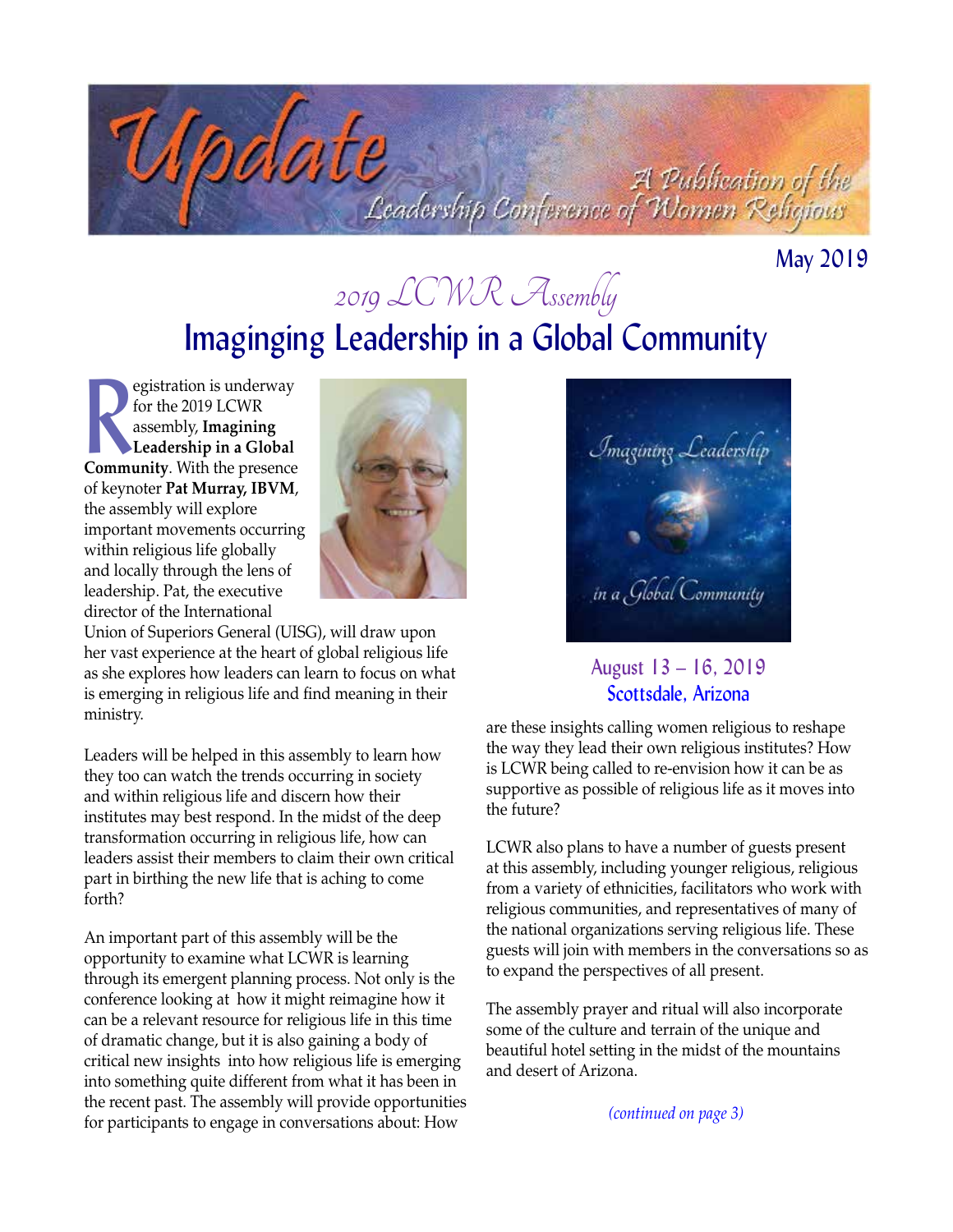## *From the LCWR Executive Director* Black Holes, Holons, and Holy Mystery

by Carol Zinn, SSJ — LCWR Executive Director

*Holy Mystery. Sacred Presence. All-Embracing, Creator God. Gracious Sprit. Womb of all Life. Ever-Gracing, Most Wondrous God. In this moment, in our being, we are One. We are One.* [1}

Men I saw the first pictures<br>
of a "black hole" and sensed<br>
the awe in realizing that<br>
Albert Einstein predicted the<br>
existence of black holes decades ago, these of a "black hole" and sensed the awe in realizing that Albert Einstein predicted the words of the hymn by Monica Brown came to mind. One of the most fascinating realizations is that black holes are not

empty. Rather, there is a tremendous amount of matter packed into a very small area and its gravitational pull is so great that nothing, not even light, can escape. When massive stars die, they leave behind a small, dense, remnant core and it's possible, given certain conditions, that the force of gravity overwhelms all other forces and produces a black hole.

In reflecting on the realities within our world, church, country, and congregations, I am discovering meaning

in the depth of the gravitational pull of Holy Mystery, Creator God, who continues to call us forth towards a future filled with hope. What is ours to do in these times? How do we witness to the presence of hope and the deeper reality that in this moment -- in our being – we are One?

Holons are both parts and wholes; wholes within wholes: a letter within a word within a sentence within a paragraph within a story. Each is a whole entity nested within a larger whole entity.

In pondering the transformational activity of the Spirit within religious life -- globally and nationally -- I am discovering meaning in the depth of trust in that religious life is God's work. We find ourselves living in a moment when God invites us to participate



in the transformation of the vocation of consecrated, religious life. However, wherever, and whenever this transformation manifests itself in one religious institute, one congregation, one leadership team, one new member, one death, one letting go of temporal goods, one celebration of new life, the transformation happens to all of us. As holons, we are nested within the larger holon of each other, together. What is ours to do in these times? How do we witness to the presence of solidarity and the deeper reality that in this moment -- in our being – we are One?

In anticipating the 2019 LCWR assembly and its focus on *Imagining Leadership in a Global Community*, I am discovering a deeper awareness of the need for imagination and leadership in and for a global community. As the scope of the needs of the global community expands, the breadth of the presence of religious life spreads. The desire of women religious to respond to gospel cries of this  $21<sup>st</sup>$  century resonates within each of us even as we embrace our own realities.

> What is ours to do in these times? How do we witness to the presence of discernment in our planning, inclusivity in our relationships, creativity in our thinking, fidelity in our commitment, flexibility in our expectations, and passion in our visioning?

As we plan to gather in Scottsdale, Arizona in August, may we consider the gravitational pull of our Creator God calling us into a future filled with hope. May we embrace the truth of our nested interdependence holons of consecrated, religious life — wholes within wholes — each of us part of a larger whole. And may we engage the work of assembly 2019 in the spirit of Holy Mystery, Sacred Presence — where, in this moment, in our being, we are One.

#### **Endnote:**

1. [YouTube of "Holy Mystery" by Monica Brown](https://www.youtube.com/watch?v=ijFxTGeXvUk)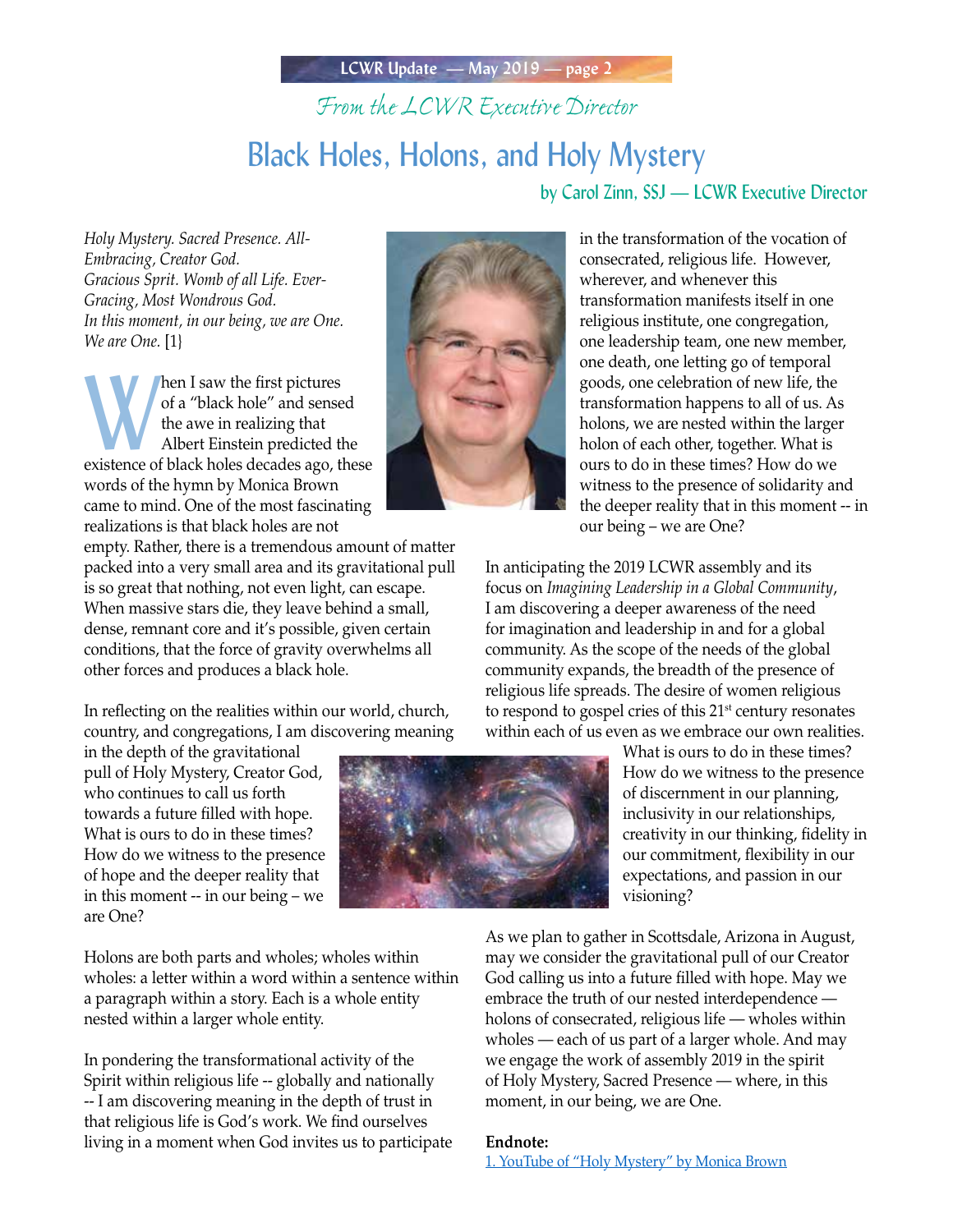## Imagining Leadership in a Global **Community**

*(continued from page 1)* Of Special Note:

- LCWR will provide English-Spanish translators and will have translation equipment available for anyone interested in this service throughout the assembly. Those wishing to avail themselves of this service must indicate this on their registration form.
- LCWR is looking for members who would be willing to serve as table facilitators since the assembly will utilize contemplative processing.
- All who are new to LCWR, or who are returning to the conference after a few years away, are encouraged to attend the new member orientation on August 13 from 2:00 to 4:00 PM.
- Congregations that are able are asked to consider making a donation to the LCWR Financial Assistance Fund to assist communities needing funds to attend the LCWR assembly. Members may include a donation with their assembly registration.
- Leadership teams seeking financial assistance grants to attend the assembly need to contact Christine Beckett, SCN (301-588-4955 or [cbeckett@](mailto:cbeckett@lcwr.org) [lcwr.org\)](mailto:cbeckett@lcwr.org).



Members and associates are encouraged to register early for the assembly and make a hotel reservation since rooms at the hotel are limited.

## LCWR Mourns the Passing of Carol Quigley, IHM

**EVR** joins with all who<br>mourn the loss of former<br>LCWR president Carol<br>Ann Quigley, IHM who died CWR joins with all who mourn the loss of former LCWR president Carol on April 2 at age 78. Carol, a member of the Sisters, Servants of the Immaculate Heart of Mary of Monroe, Michigan, served as LCWR president in 1986.



Carol ministered in a variety of works including as a teacher; member of the Archdiocese of Detroit Evangelization Team to Recife Brazil; coordinator of leadership development for Core City Neighborhoods, Detroit; vice president for mission advancement at Marygrove College; and as president, leadership member, and as coordinator of ministry. Most recently, she served as program coordinator for River House Spirituality Center and as a spiritual director.

After entering her community in 1958, she earned a bachelor's degree at Marygrove College and a master's degree from the University of St. Michael's College at the Toronto School of Theology, Toronto, Canada.

Among the many projects on which she worked was the IHM Feminist History Project, which produced the book, *Building Sisterhood*.

LCWR remembers with great gratitude Carol's service to the conference and her many contributions to the mission of the Gospel.

## Extra Copies of LCWR Reflection Book Available

few copies of LCWR's 2019 reflection book, *Making Meaning of Our Lives*, are still available and may be ordered online. The cost of each book is \$6.00, plus shipping and handling. Revenue from this LCWR project are still available and may be [ordered online.](https://lcwr.org/item/daily-reflection-book-0) The cost of each book is \$6.00, plus shipping and handling. Revenue from this LCWR project helps defray the costs of the resources and programs the conference provides its members. Questions about orders may be directed to LCWR's administrative assistant, Carol Glidden, at cglidden@lcwr.org.

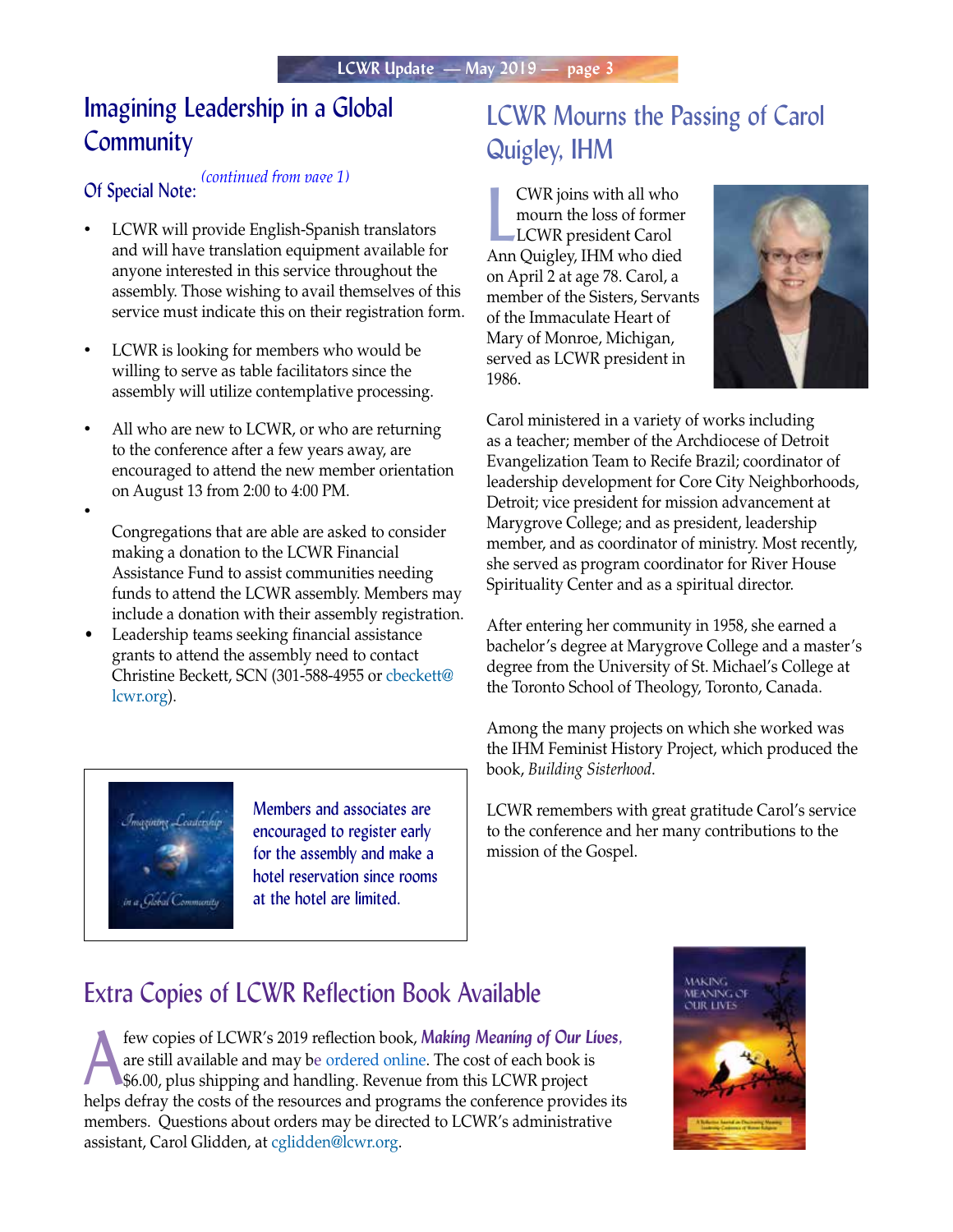## New Leaders Workshop Provides Wealth of Information to Participants

From April 4 to 7, 82 LCWR members from 19<br>
congregations gathered at St. Mary of the Lake<br>
University in Mundelein for the annual New<br>
Leaders Workshop. LCWR directors Carol Zinn, SSJ; rom April 4 to 7, 82 LCWR members from 19 congregations gathered at St. Mary of the Lake University in Mundelein for the annual New Chris Beckett, SCN; Annmarie Sanders, IHM; Mary Hughes, OP; and Marie McCarthy, SP were joined by Nancy Schreck, OSF; Lynn Levo, CSJ; Sharon Euart, RSM from the Resource Center for Religious; and Stephanie Still, PBVM, from the National Religious Retirement Office and together formed the team that guided the workshop.

At the time of registration participants received a link to a website containing a variety of resources including a video on the relationship between canon and civil law by Simone



Campbell, SSS and Lynn Jarrell, OSU and two videos on leading in evolutionary times by Lynn Levo, CSJ. In addition to the videos, the site provides information on a variety of organizations that leaders will find helpful and hints and tips for working effectively with persons in key congregation positions, e.g. formation personnel, justice personnel, etc. These resources continue to be available to participants throughout their term in leadership.

The workshop included input and conversation around the topics of spiritual leadership, team building, mission, canon law, and the daily realities of religious life leadership at this time in history. Several scenarios were used to explore a variety of issues that leaders face. While a wealth of information was presented, the overall structure of scenarios, conversation with one another, and conversation with the resource persons present kept the atmosphere lively and engaging. Two primary messages that participants took home with them were: there are a wealth of resources available to them and consult, consult, consult. Participants returned home strengthened by the interaction and the knowledge that they have good companions for the journey.

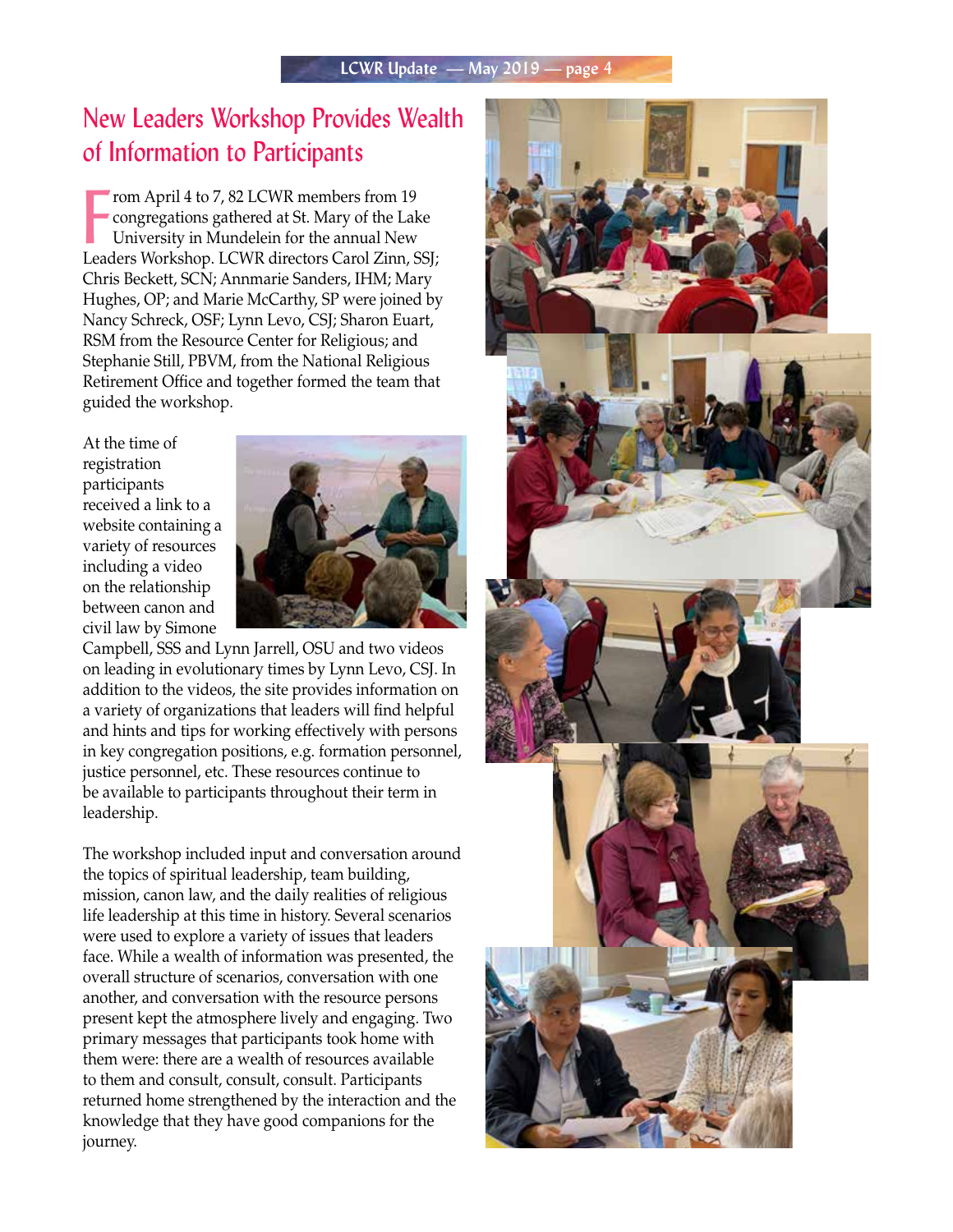

*Pope Francis greets LCWR president Sharlet Wagner, CSC*

## LCWR Annual Visit to Rome Provides Numerous Opportunities to Share the Perspectives of US Women Religious

#### by Carol Zinn, SSJ

CWR's 2019 annual visit to Rome took place<br>from March 23-31. Sharlet Wagner, CSC; Jayne<br>Helmlinger, CSJ; Teresa Maya, CCVI; and I<br>represented LCWR in various meetings with dicasteries CWR's 2019 annual visit to Rome took place from March 23-31. Sharlet Wagner, CSC; Jayne Helmlinger, CSJ; Teresa Maya, CCVI; and I and offices at the Vatican. While the annual visit usually takes place after Easter, because Easter falls later in the 2019 calendar and the UISG Assembly is in the beginning of May, LCWR decided to go to Rome earlier this year. The meetings were marked by a warm welcomes, a deep desire for mutual dialogue, shared topics for conversation, and a felt sense of the church universal.

Again, this year LCWR was joined by our CMSM brothers (Timothy Kesicki, SJ; Patrick Sean Moffett, CFC; Mark Padrez, OP; and Larry Schatz, FSC). We participated in several joint meetings as well as meetings particular to each conference. It was a gift to share in this annual Rome visit with our CMSM brothers. Spending time together in prayer, liturgy, meals, conversations, and meetings deepened our relationships as we serve in the ministry of leadership for our conferences.

Our meetings with the Congregation for Religious, the Congregation for Bishops, Congregation for the Doctrine of the Faith, and Congregation for Education provided the venue to really dialogue about the

presence and role of religious life in the church in the United States as well as within the global church. The topics of Catholic identity, emerging religious life, the US bishops' ad limina visit in November, and the impact of the abuse crisis on the people of God offered us the opportunity to share our experience and perspective and to learn how the universal church sees these same topics from their experience and perspective.

Our meetings with the Offices for Integral Human Development, Migration and Refugees, Secretary of State, Evangelization of Peoples, Inter-Religious Dialogue and the New Evangelization provided both conferences of CMSM and LCWR the opportunity to share the realities of our current political climate and its impact on a range of humanitarian crises. These meetings also created the venue for us to learn how these offices work towards the gospel values of human dignity, justice, nonviolence, environmental sustainability and climate change, the welcome of and care for our sisters and brothers who are poor, marginalized, oppressed, and vulnerable. In these conversations we were able to share how we are working to further the creation of a world characterized by the principles of Catholic Social Teaching and how we can align more closely with other global movements of the Catholic Church. The background work done by Ann Scholz, SSND and Eli McCarthy of CMSM situated our conversations in the depth of analysis and scope of coalitions in which both conferences participate. We left copies of these materials with the various offices who were very grateful to have such high-quality data about

#### *(continued on page 6)*



*Pope Francis greets LCWR president-elect Jayne Helmlinger, CSJ and CMSM executive director Mark Padrez, OP*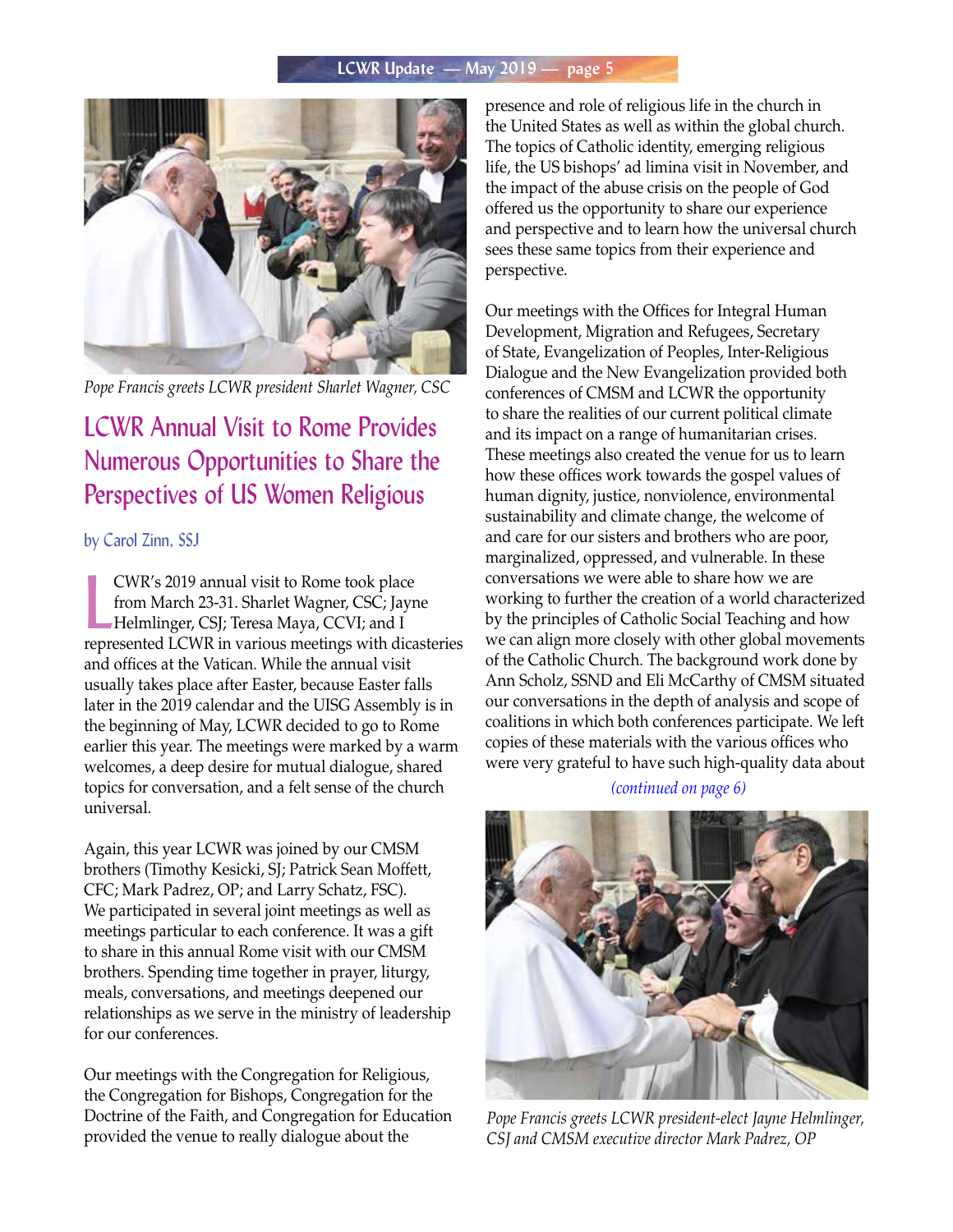## LCWR Annual Visit to Rome

#### *(continued from page 4)*

the work of religious in the United States on the various topics and issues.

We joyfully welcomed the opportunity to participate in the papal audience on March 27 and had the blessing to greet Pope Francis individually. As we stood together waiting to greet Francis, there was a felt sense that we were greeting him in the name of the members of our conferences. And we promised him the prayer and support of our LCWR members. His response was: "Thank you. I need your prayers. Thank all the Sisters."

During the annual visit, the LCWR officers typically meet with women religious leaders based in Rome who have members living in the United States. This year, the theme of the gathering was "Sharing the Vision: A Dialogue on Religious Life Today Now and into the Future." The event consisted of a panel presentation by the four of us from LCWR with UISG executive secretary Pat Murray, IBVM serving as the moderator. Approximately 80 religious participated, including some men religious. An [online video](https://youtu.be/VEtO4cV67q4) is available of the meeting which includes LCWR's discussion of its emergent planning process, the US political situation, the sexual abuse/scandal situation in the US church, the ongoing relationship between LCWR and CMSWR, and our visits to the various dicasteries. A Q&A session followed our presentation.



*LCWR meets with the staff of the Congregation for Institutes of Consecrated Life and Societies of Apostolic Life*

## A Reminder About the 2020 LCWR Leadership Award 4/26 Deadline

**OREA CONFIDENTIFY AT A CONFIDENTIFY AND INCORPORATION CONFIDENTIFY A CONFIDENTIFY A CONFIDENTIFY A CONFIDENTIFY A CONFIDENTIFY A CONFIDENTIFY A CONFIDENTIFY A CONFIDENTIFY A CONFIDENTIFY A CONFIDENTIFY A CONFIDENTIFY A CO** LCWR members to raise names of religious women leaders for the 2020 Outstanding Leadership Award. [A form may be downloaded](https://lcwr.org/members) from the LCWR website to submit names. The form is located at the top of the list of private attachments. (*Members must be signed in to this section of the website)*. Forms need to be returned to Christine Beckett, SCN at [cbeckett@](mailto:cbeckett@lcwr.org) [lcwr.org](mailto:cbeckett@lcwr.org) by April 26, 2019.



*Several of the visits were made jointly with the CMSM delegation*

# Emerging Questions for Reflection & Conversation Can we give away some of what we do so that we can attend to what is ours to do as women religious today?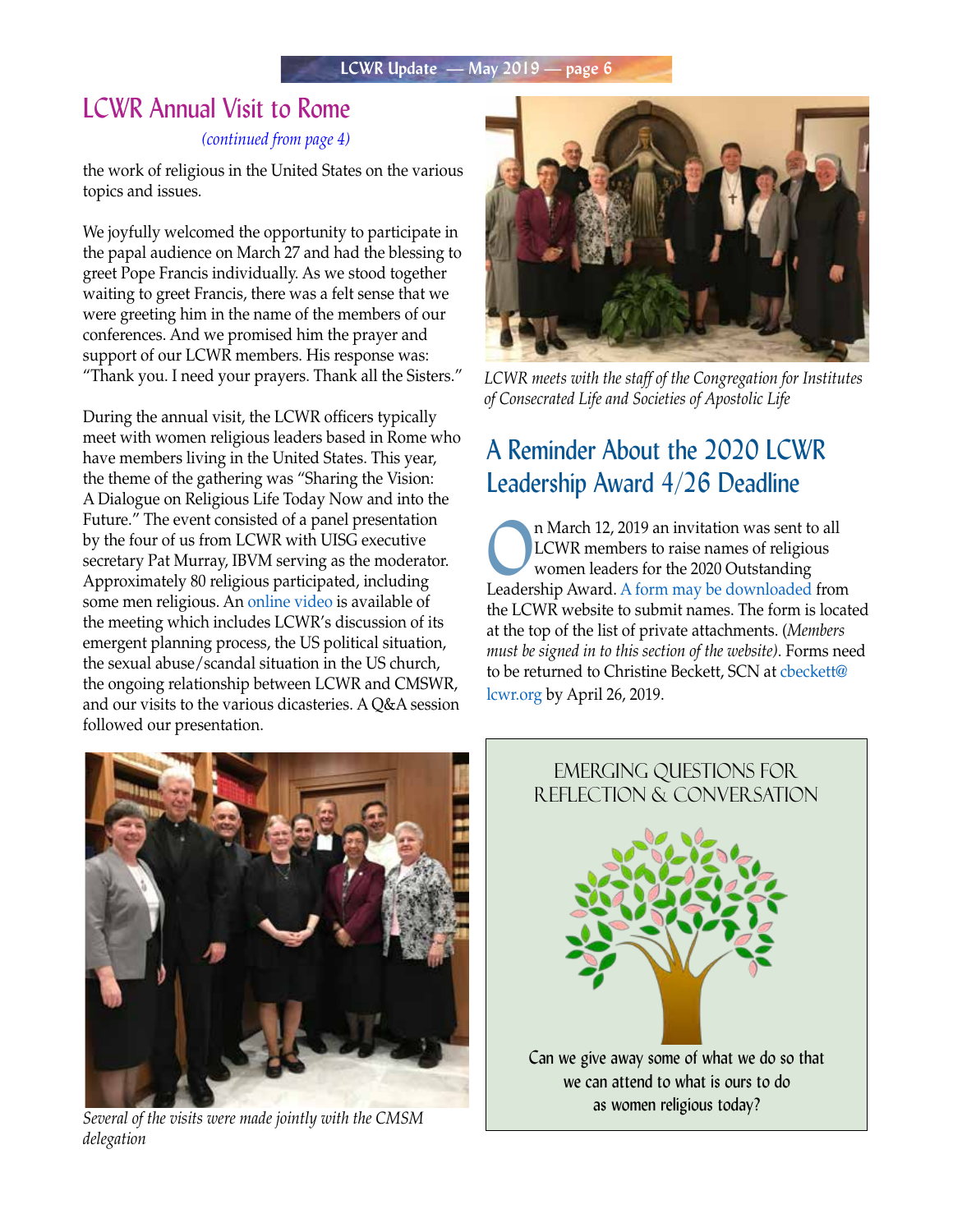## Order Summer 2019 *Occasional Papers*



The Summer 2019 issue of *Occasional Paper*s is entitled **Our Search for Meaning**. A document created by LCWR several years ago, "Dimensions of Leadership," notes that an essential part of spiritual leadership is "an ability to connect the richness of the inner world with the significant challenges and movements of a given time. The symbolic/meaning– making dimension attends to urgent human longings for God, wholeness, meaning, and harmony."

Women religious are increasingly experiencing a call to join with others in this search for meaning. With so much in flux in the world today and with all the ambiguity and uncertainty in our life experiences, being able to find and articulate meaning is an essential component for a healthy and fruitful life.

This issue of *Occasional Papers* will explore some of the significant changes occurring in religious life and the seeds of newness that are appearing – such as the growing intercultural make-up of congregations, the greater sense of an intercongregational religious life, the draw of young adults to women religious in experiences of shared meaning and belonging, as well as all the efforts to right-size our communities to our new realities. The issue will also include reflections by individuals from different fields on how they find meaning: Walter Brueggemann; Margaret Farley, RSM; Edwina Gately; Anthony Gittens, CPPS; Katie Gordon; Nicholas Kristoff; Courtney E. Martin; Jim Martin, SJ; Cokie Roberts; Mary Southard, CSJ; and Jean Stokan.

LCWR prints only the number of copies that are preordered. **[Orders for this issue may be placed here](https://lcwr.org/item/occasional-papers-summer-2019)  [and must be received by June 3, 2019.](https://lcwr.org/item/occasional-papers-summer-2019) Copies will be mailed in June 2019.**



## Radical Hope: Ethics in the Face of Cultural Devastation

#### by Jonathan Lear Recommended by Susan Sanders, RSM

*[W]hen the buffalo went away, the hearts of my people fell to the ground, and they could not lift them again. After this, nothing happened. . .*

Nothing happened. For Chief Plenty Coups, nothing of significance occurred after the "buffalo went away" and the entire Crow nation moved to the reservation. There, at first, the old Crow ways of living and making sense of life were gone. Attitudes and actions that showed core Crow tribal values of bravery, courage, and community were now meaningless. Subsequently, what helped them thrive in the face of cultural devastation was what Jonathan Lear calls "radical hope" (*Radical Hope: Ethics in the Face of Cultural Devastation,* Harvard Press, 2006).

During her 2014 LCWR assembly address, Nancy Schreck, OSF, applied Lear's framework of radical hope to what she saw as our communal experience of darkness in the "new normal" of religious life. For leaders of women's religious communities, Nancy's application of Lear's research is both organizationally helpful and spiritually consoling because *Radical Hope* suggests questions and topics for communal conversation, and guides for congregational decisionmaking: Hold to the founding vision; Remember core values; Hear the dreams of the young and rely on elders to interpret them; Face reality and avoid nostalgia for what is no longer coming back; Find new ways to be brave and courageous in the new reality. Congregational leaders will find *Radical Hope,* while essentially a philosophical treatise, an accessible book for helping them think through ways to help their congregations negotiate substantial organizational and spiritual change.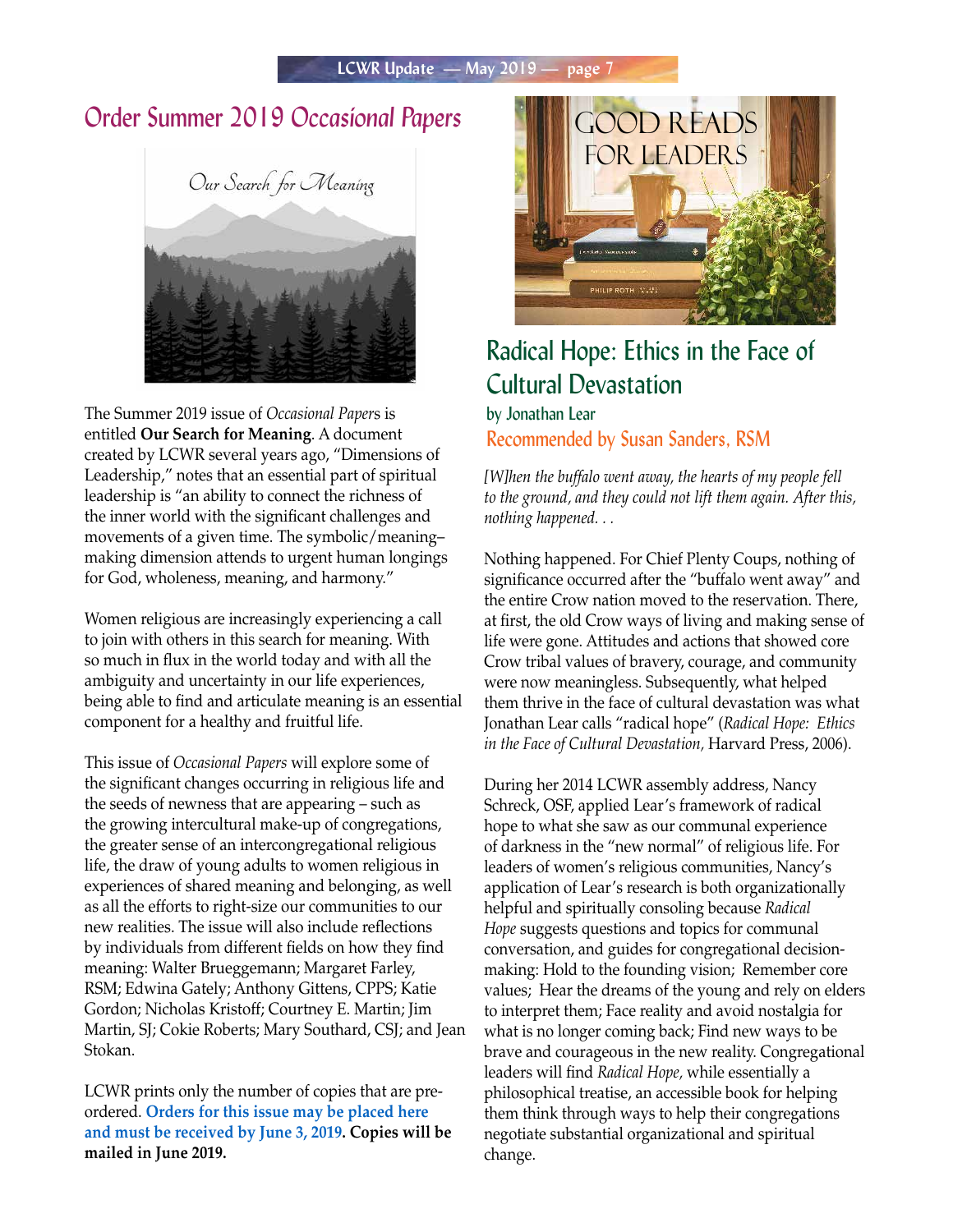•

## Upcoming LCWR Dates

**LCWR Assembly** *Scottsdale, Arizona* August 13 — 16, 2019

**LCWR Practicing Leadership: How to Embrace a Vital and Vibrant Future Workshop** *Carmelite Spiritual Center | Darien, Illinois*

September 17 — 19, 2019

**Leading from Within Retreat**

*Redemptorist Renewal Center |Tucson, Arizona* January 12 – 17, 2020

#### **LCWR New Leader Workshop**

*Conference Center University of St. Mary of the Lake | Mundelein, Illinois*  March 26 — 29, 2020

> **Imagining Justice** *Bon Secours Retreat & Conference Center Marriottsvile, MD* April 20 – 23, 2020

#### **LCWR Assembly**

*Dallas, Texas* August 11 — 15, 2020

#### **Leading from Within Retreat**

*San Pedro Retreat Center Winter Park, Florida* January 10 – 15, 2021

#### **LCWR New Leader Workshop**

*Conference Center University of St. Mary of the Lake | Mundelein, Illinois*  March 25 — 28, 2021

> **LCWR Assembly** *Orlando, Florida* August 10 — 13, 2021

**LCWR Assembly** *St. Louis, Missouri* August 9 — 12, 2022



## Sisters Continue the Work to Welcome **Immigrants**

In November 2018 LCWR responded to a request f<br>assistance from colleagues staffing respite centers<br>along the Southern border. The request came as a<br>result of the decision by the edministration to release n November 2018 LCWR responded to a request for assistance from colleagues staffing respite centers result of the decision by the administration to release hundreds of asylum seekers into border communities without any support. Shelters in those communities were quickly overwhelmed by the hundreds of immigrants in need of welcome, food, and rest before continuing their journey to join sponsors in other parts of the country. The need continues, as does the response from congregations of women religious to that call to assist at the border and at immigrant resource centers in the interior.

Some 77 congregations of women religious have provided nearly 500 volunteers and more than \$700,000 to help with the needs of immigrants seeking safety and shelter in the United States. Sisters have spent weeks at Annunciation House in El Paso; La Posada Providencia in San Benito; and Catholic Charities' programs in McAllen, Tucson, and San Antonio. Sisters, associates, and their colleagues have provided support to colleagues in San Diego, San Bernardino, and Chula Vista. Congregations are providing hospitality and support in the midwest and along the east coast. At the border and across the country, sisters are serving meals and cleaning rooms, providing welcome at bus stations and packing care packages for travelers. They are helping with medical needs and communication with sponsors. They are providing legal aid and assisting with interpretation and travel arrangements. They are making beds and sorting clothes; reading to children and praying with parents.

This summary is at best a rough estimate of all the good work that is going on across the county. It is impossible to accurately report the countless ways women religious are engaged in welcoming immigrants. Anyone who has not yet reported on the work of a congregation, is asked to contact Janette Cahill at [jcahill@lcwr.org](mailto:jcahill@lcwr.org).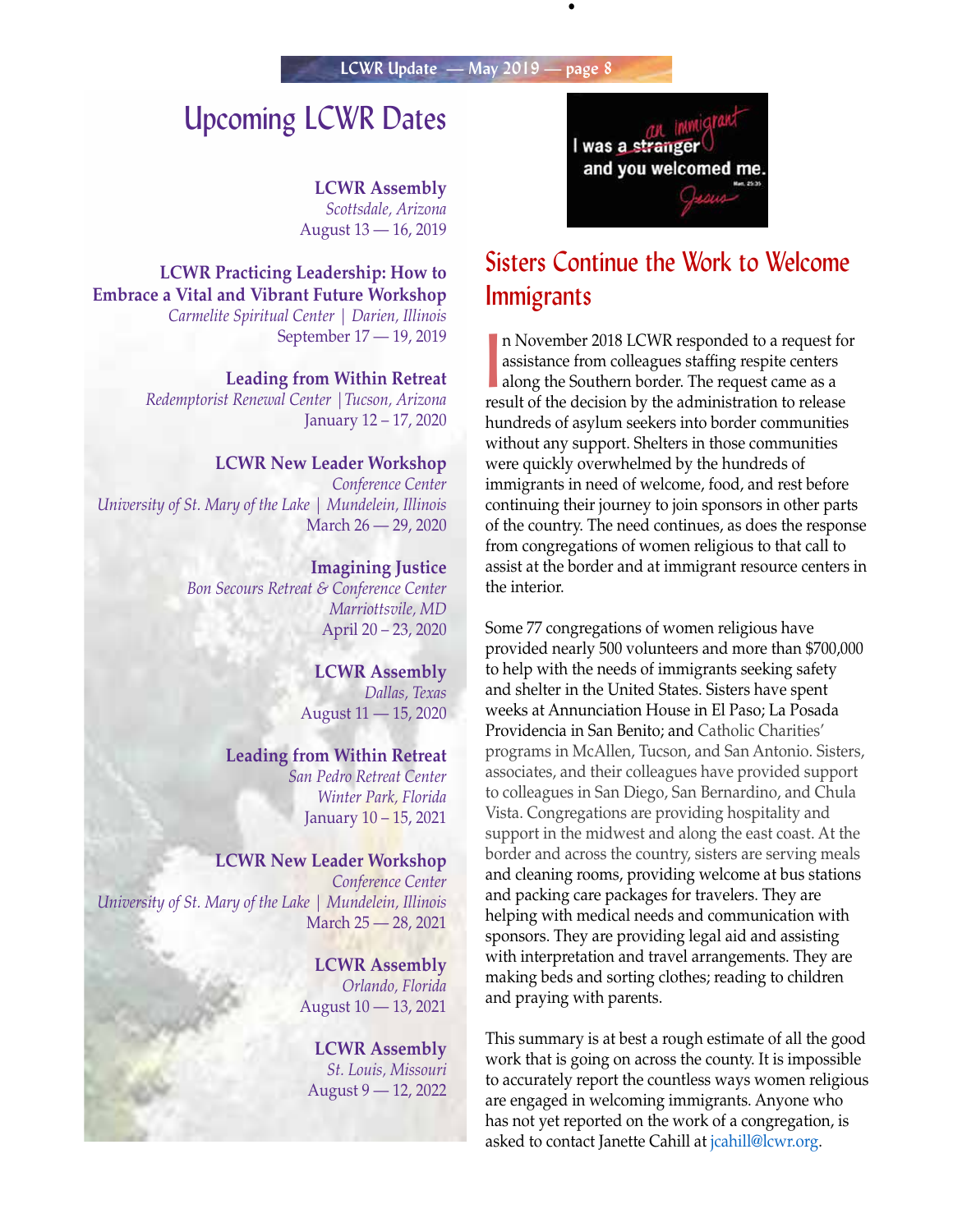## Faith Leaders Embark on Pilgrimage to Honduras

delegation of 72 faith<br>leaders and immigrar<br>justice advocates, leaders and immigrant justice advocates, traveled to Honduras March 18-25 to meet with grassroots organizers and religious



partners in order to better understand the circumstances that have forced thousands in Central America's Northern Triangle to flee their homes.

The interfaith delegation, of which LCWR was a cosponsor, met with community organizers, religious leaders, and advocates for human and environmental rights. They found pervasive violence, government repression, environmental degradation, and extreme poverty. Groups from the delegation visited communities fighting against land displacement caused by mining companies, agribusiness, hydroelectric projects, private development, and the tourism industry, and they heard from those impacted by human rights violations and impunity.

Despite the myriad challenges the people of Honduras face and the despair that forces many to migrate, delegates saw the strength and courage of many who, day after day, defend human rights, protect the environment, care for children and youth, educate women, and promote nonviolence.

Members of the delegation shared their learnings and concerns with chargé d'affaires [Heide B. Fulton](https://hn.usembassy.gov/our-relationship/our-ambassador/) at the US Embassy in Tegucigalpa and urged her to push for withdrawal of US support for the repressive government of Juan Orlando Hernández and suspension of US military aid to Honduran security forces.

The dates of the delegation's visit coincided with the 39th anniversary of the martyrdom of St. Oscar Romero who was assassinated for his social justice activism by government forces in El Salvador on March 24, 1980. The delegation commemorated the anniversary with a theological forum on the teachings of the slain Archbishop of San Salvador. Speakers at the forum included Pat Farrell, OSF, former president of LCWR.

"We saw clearly that the migrant caravans from Central America are a modern-day Exodus. As people of faith,

we cannot close the borders of our hearts to God's people, rather we must walk with them, learn from them, and together address the root causes that force so many to take unimaginable risks for the sake of their families." said Ann Scholz, SSND, LCWR associate director for social mission, and a member of the delegation.

## Standing Against Racism Resource Sharing Column

*Cracking the Codes*



Reviewed by Susan Francois, CSJP

Cracking the Codes, a project that includes [a film,](https://world-trust.org/product/cracking-codes-system-racial-inequity/)  [conversation guide, and website,](https://world-trust.org/product/cracking-codes-system-racial-inequity/) seeks to help us understand the codes of racialization/inequality built into our society and our network of relationships in order to better participate in building up a society where racial justice becomes the norm. The film is 75 minutes, although the website also makes available a number of shorter film clips. It tells the story of how we got here (history, identity, and culture) and then delves into the internal and external components of bias, privilege, and internalized racism. It is a great resource for individuals and groups.



*Update* is an official publication of the Leadership Conference of Women Religious published monthly and distributed to members nationally. All rights reserved © 2019 LCWR

Editor: Annmarie Sanders, IHM 8737 Colesville Road, Suite 610 Silver Spring, MD 20910 Phone: 301-588-4955 Fax: 301-587-4575 E-mail: asanders@lcwr.org. Website: lcwr.org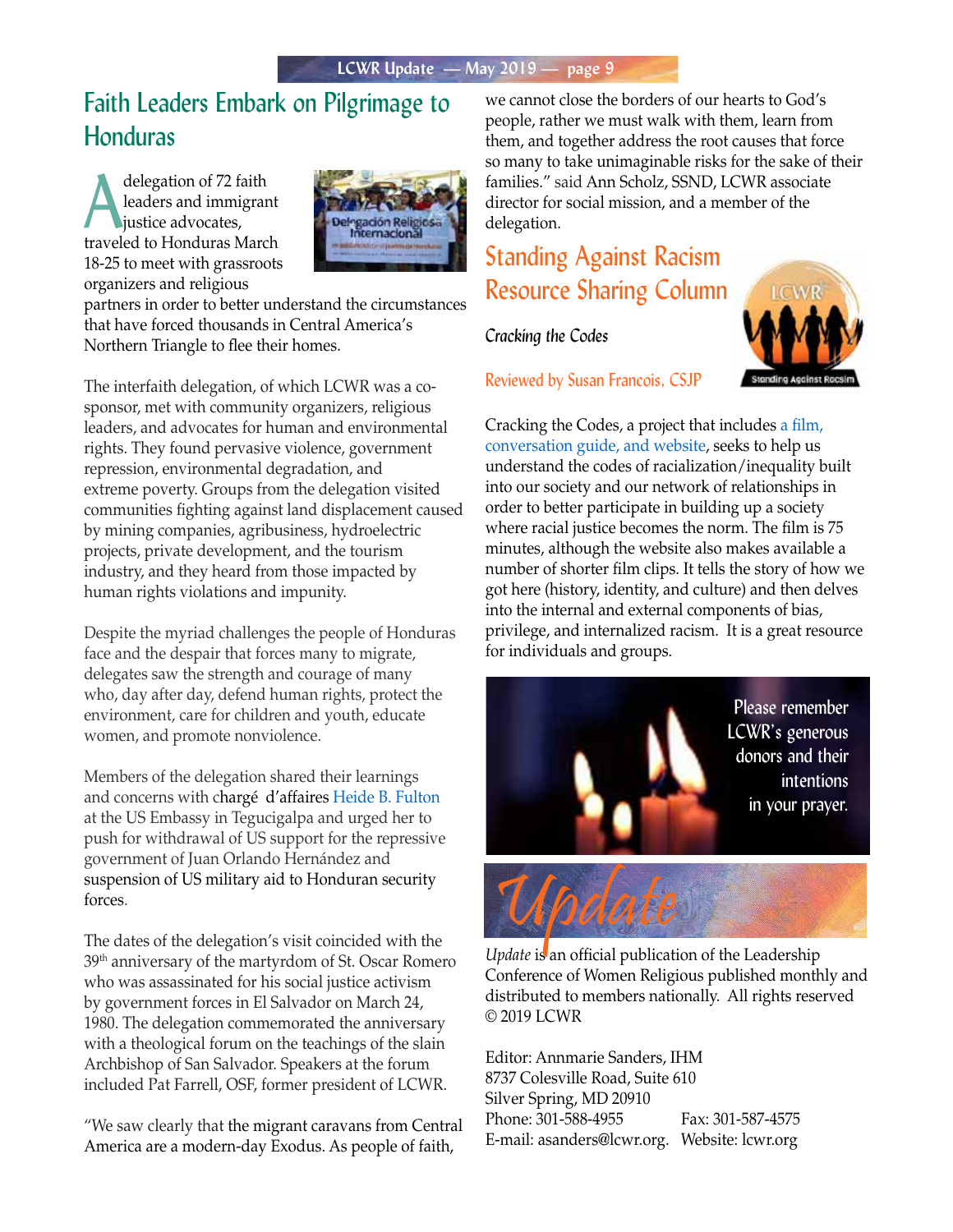## Faith Leaders and Peace Practitioners Deepen Church's Commitment to **Nonviolence**

**The Vatican's Dicas<br>
for Promoting<br>
Integral Human<br> [Development](http://www.humandevelopment.va/en.html) and Pax** he Vatican's [Dicastery](http://www.humandevelopment.va/en.html)  [for Promoting](http://www.humandevelopment.va/en.html)  [Integral Human](http://www.humandevelopment.va/en.html)  Christi International's [Catholic Nonviolence](https://nonviolencejustpeace.net/)  [Initiative](https://nonviolencejustpeace.net/), of which LCWR



is a founding member, held a workshop from April 4-5 on the theme, "Path of Nonviolence: Towards a Culture of Peace."

With a consideration and understanding of current situations of conflict and violence, participants engaged in dialogue about the roots of violence, the hope for peace and reconciliation, and reflected on paths to nonviolence. They noted that nonviolence is not only a method but a way of life, a way to protect and care for the conditions of life.

"Our conversations on nonviolence and peace filled our hearts and minds with a consideration of the dignity of each person – young people, women and men, people who are impoverished, citizens and leaders," said Mons. Bruno Marie Duffé, secretary of the dicastery. "Nonviolence and peace call us to a conversion to receive and to give, to gather and to hope."

"Pax Christi International deeply appreciates the support and participation of the dicastery in this workshop, which has been a significant and positive step in the work of the Catholic Nonviolence Initiative," said Marie Dennis, co-president of Pax Christi International. "We are touched by the interventions from all the participants, who reiterated the importance of nonviolence rooted in respect, patience, and spiritual strength."

Workshop participants hailed from Mexico, Venezuela, Costa Rica, Colombia, Honduras, Brazil, Canada, the United States, Uganda, Philippines, Pakistan, Sri Lanka, Fiji, South Sudan, Kenya, Nigeria, Ethiopia, Palestine, the United Kingdom, France and Italy, and included bishops, archbishops, peace practitioners, theologians, social scientists, educators and those in pastoral ministry. In addition, the dicastery's prefect Cardinal

Peter Turkson (Ghana) was present, as was Cardinal Joseph Tobin (Newark, New Jersey). Ann Scholz, SSND represented LCWR.

Participants will continue their dialogue and research; their reflections will be shared with the Holy Father, with the hope for a possible encyclical that will address these issues and challenges and will promote nonviolent initiatives as a way for mediation, rights, hope, and love.

## 'The Climate Action Now Act' Moves Forward in the House

n April 4, members of the House Energy and Commerce Committee voted 29-19 in favor of HR 9 "The Climate Action Now Act." This legislation would require the United States to remain in the Paris climate agreement, which President Donald Trump has vowed to leave, and would keep the country on track to achieve benchmarks set by the Paris accord. It would ensure that the United States meets its international commitment to cut carbon emissions by at least 26 to 28 percent below 2005 levels by 2025.

On December 12, 2015, the nations of the world came together to declare with a single voice their commitment to tackle the climate crisis. Nearly 200 countries, including the United States, China, India, and the European Union, have signed the landmark Paris Agreement to combat climate change and to accelerate and amplify the actions and investments needed for a sustainable low carbon future. Its central purpose was for the nations of the world to work together, through nationally determined contributions (NDC), to keep the global temperature rise to well below 2 degrees Celsius and to try to limit the temperature increase even further to 1.5 degrees Celsius (2.7 F).

On June 1, 2017, President Trump announced his intention to withdraw the United States from the Paris Agreement making it the only country to reject the global pact. Despite his declaration, the earliest date the United States could withdraw from the Paris Agreement is November 2020. HR 9 would prohibit any federal funds from being used to take any action to advance the withdrawal of the United States from the Paris Agreement.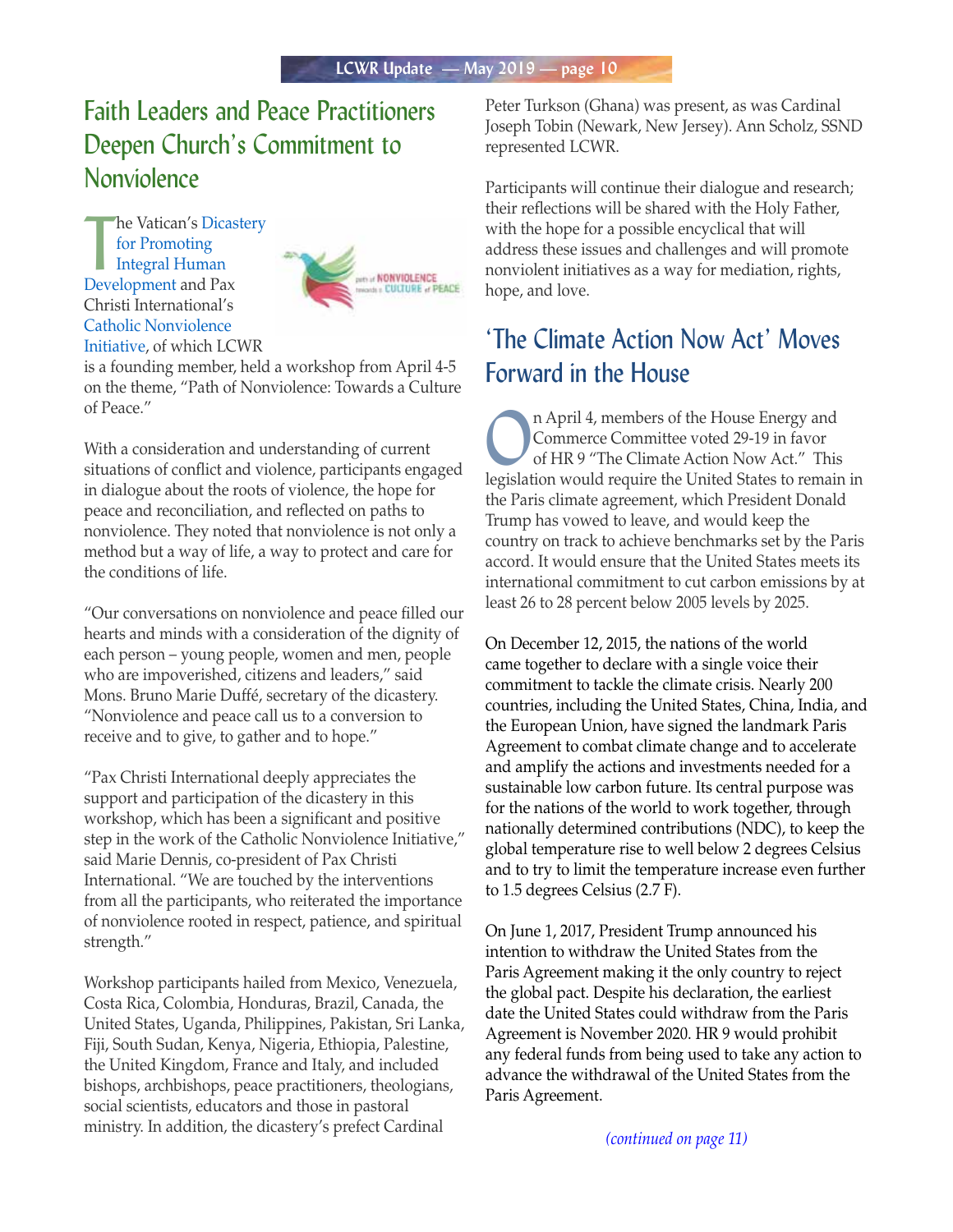## 'The Climate Action Now Act' Moves Forward in the House

#### *(continued from page 10)*

There is far-reaching support for the Paris Agreement from state, local, and tribal-elected officials, business leaders, consumer, health and labor organizations, faith leaders, and more. More than 2,000 businesses and investors, 280 cities and counties, and 10 states have independently pledged to meet the US commitment under the Paris climate agreement.

## Justice Promoters Gather to Examine Racism and White Privilege

**More than 115 justice**<br>
promoters attended the third convocation of promoters attended the Justice Promoters for Women Religious (JCWR) in St. Louis, March 25-27. Women religious and their lay colleagues, both men and women, came from across the country to tackle the twin challenges of white privilege and systemic racism.



*Patricia Chappell, SSND de N and Anne-Louie Nadeau, SSNDdeN\**

Participants were invited to take a deep dive into the conference theme, *Racism: Through the Prism of Social Justice,* to examine the roots of systemic racism, and to explore the difficult work of purging themselves, their communities, and the country of racism and its destructive effects.

Sisters of Notre Dame de Namur Patricia Chappell and Anne-Louise Nadeau of Pax Christi USA keynoted the convocation. Convocation participants presented workshops that challenged people to go deeper still into the roots of racism. Marcelline Koch, OP offered a breakout session that explored the "soup" of white privilege in which the majority swim. Jennifer Reyes Lay, assistant director of the justice office of the Sisters of Charity of the Incarnate Word, San Antonio, invited participants to wrestle with the legacy of white supremist colonial Christianity. Meg Olson of NETWORK Catholic Social Lobby led an interactive workshop which served to educate about the origins of the structural racial wealth and income gap and the systemic nature of racism in the United States. \*Photo credit: Joellen Sbrissa, CSJ



- Letter to House leadership expressing support for HR 6, the Dream and Promise Act of 2019, which would put immigrant youth known as Dreamers and long-time beneficiaries of Temporary Protected Status (TPS) and Deferred Enforced Departure (DED) on the road to citizenship. LCWR (3/28/19)
- Letter to members of Congress expressing strong support for the National Origin-Based Antidiscrimination for Nonimmigrants Act (NO BAN Act) which would end the harmful Muslim Ban and put in place vital protections against future discriminatory bans. LCWR (3/21/19)
- Letter to House and Senate leadership urging Congress to appropriate \$50 million in the FY 2020 Labor, Health and Human Services, Education and Related Agencies bill specifically for the Centers for Disease Control & Prevention and National Institutes of Health to research gun violence. LCWR (3/24/19)
- Letter to members of Congress, asking them to use their oversight authority to prohibit the closure of the United States Citizenship and Immigration Services (USCIS) International Operations Division. LCWR (3/24/19)
- Letter to members of Congress urging them to reinstate a just tax system, including investment in the renewal of the entire nation's economic wellbeing and protection of vulnerable communities living in poverty. LCWR (3/26/19)
- Letter to Environmental Protection Agency (EPA) Administer Wheeler urging him to withdraw the Waters of the United States Rulemaking which threatens the health and safety of onethird of Americans and instead embrace EPA's stated mission to protect human health and the environment. LCWR 3/30/19
- Letter to members of Congress asking them to co-sponsor the Agricultural Worker Program Act of 2019 which provides a one-time opportunity for experienced agricultural workers to apply

*(continued on page 12)*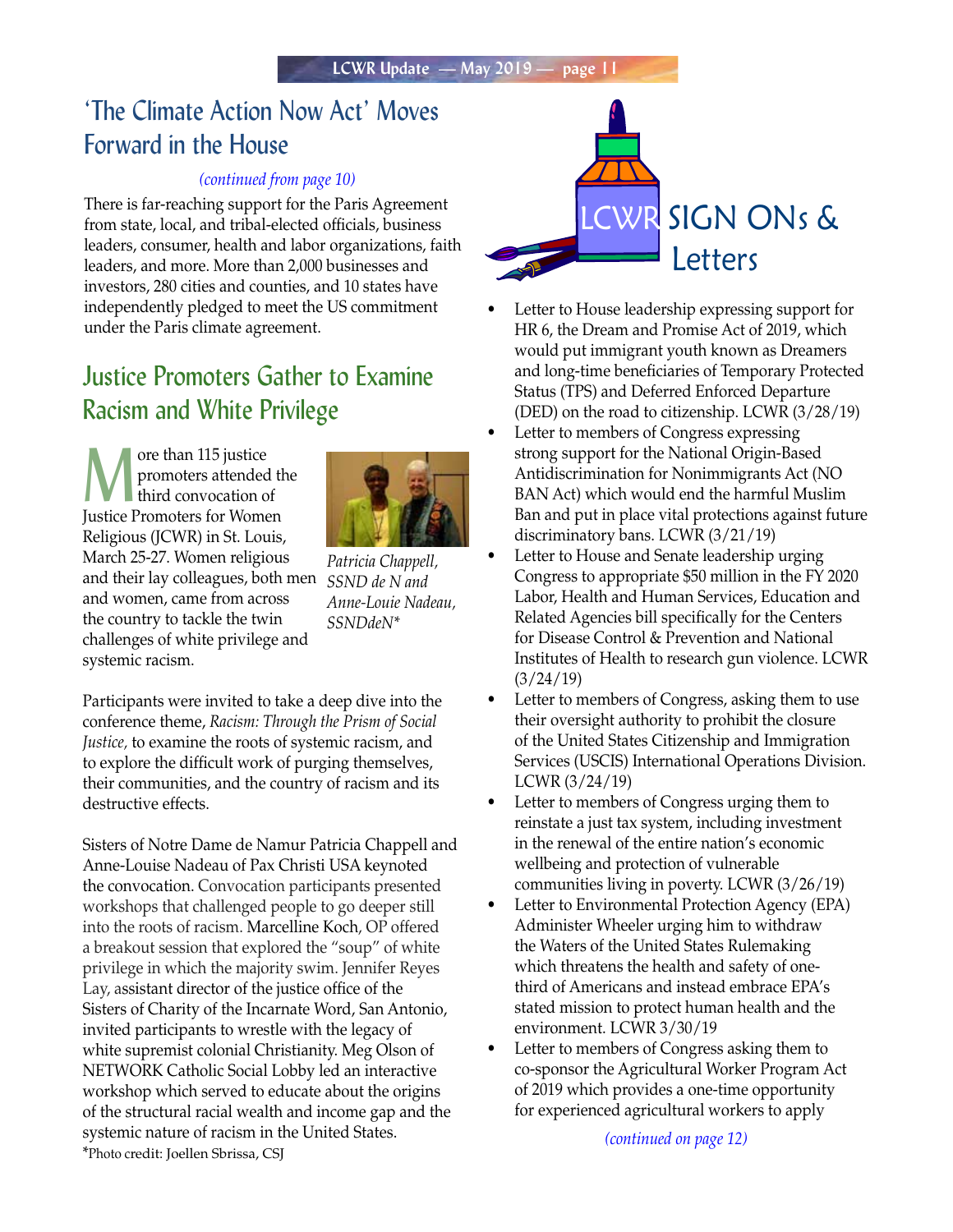## LCWR SIGN-ONs and Letters

#### *(continued from page 11)*

for legal status if they meet certain criteria. The bill is a bridge to further reform and will provide desperately needed legal status for farmworkers and help stabilize the agricultural economy. LCWR  $(4/1/19)$ 

• Endorsement of the Working Families Tax Relief Act (WFTRA) which would substantially expand both the Earned Income Tax Credit (EITC) and the Child Tax Credit (CTC), boosting the economic security of 44 million households. LCWR (4/5/19)

## NRRO Offers Free Webinar Series

n conjunction with the Avila<br>Institute of Gerontology, the<br>National Religious Retirement n conjunction with the Avila Institute of Gerontology, the Office (NRRO) offers a free quarterly webinar series on a wide range of topics associated with retirement and eldercare. The latest webinar, for example, overviewed



how person-centered care can support the social and emotional needs of elder members with dementia. Other recent webinars have addressed governmental benefits, support for hearing loss, and palliative care. Webinars are free and last just 60 minutes. If the date or time is not convenient, recorded versions can be accessed 24-7 through the online archive, retiredreligious.org/webinars.

The next webinar is on May 14. Sharon Euart, RSM, executive director of the Resource Center for Religious Institutes (RCRI) and Christopher J. Fusco, RCRI's associate director of civil law, will address civil and canon law issues as they relate to healthcare.

## Is Your Leadership Term About to End?

If your leadership term is ending this month, we ask you to submit a change of leadership form found in the [LCWR Members' Information section](https://lcwr.org/members/lcwr-membership-information) (password-protected) of the website.

## CMSM Names New Executive Director

**On April 1, Mark Padrez, OP became the new**<br>executive director of the Conference of Majo<br>Superiors of Men. He had been serving as executive director of the Conference of Major Superiors of Men. He had been serving as president of CMSM and just completed his second term as provincial for the Province of the Most Holy Name of Jesus in Oakland, California.

Born in 1963 and raised in Nogales, Arizona, Mark joined the Dominican Order in 1987 and made his first profession the next year. After studies at the Dominican School of Philosophy and Theology in Berkeley, California, he was ordained to the priesthood in 1995. He served in several ministries, including as the director of vocations, then socius of the province before being elected as prior provincial in 2011. He was re-elected in 2015.

As president-elect and then president of CMSM, Mark was deeply engaged in the mission of CMSM and in projects such as the transition to the conference's new national office. He is the first Hispanic executive director of CMSM.

Larry Schatz, FSC, visitor for the Christian Brothers of the Midwest, assumed presidency of CMSM. He had been vice-president.



*CMSM president Larry Schatz, FSC and executive director Mark Padrez, OP in Rome*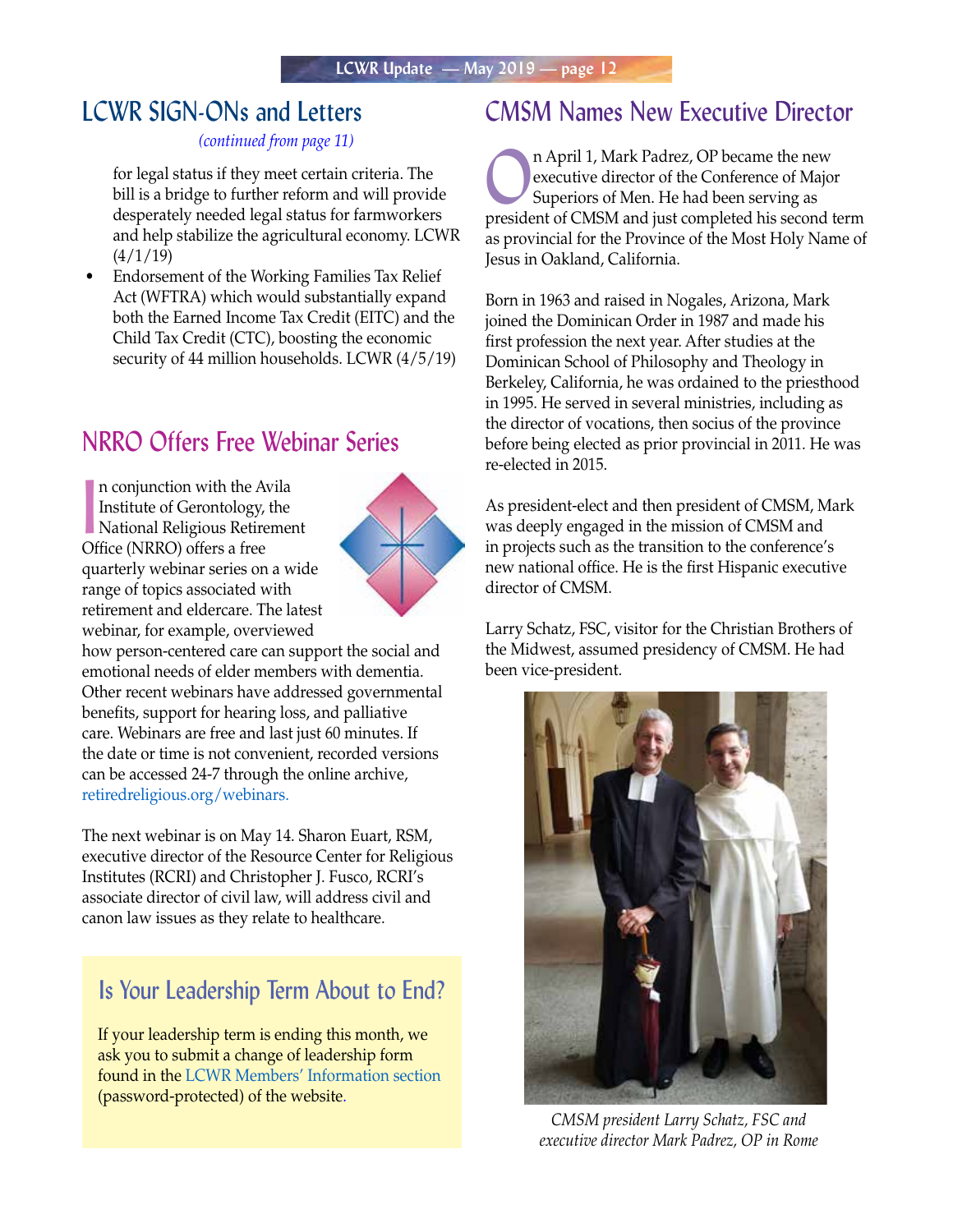

#### New Team Management Model

From April 2-4, the board and staff of the National Religious Vocation Conference gathered to make decisions for the future leadership of the organization. The long search for an NRVC executive director transitioned in the autumn into a formal discernment process to identify the next leader for NRVC. In remaining faithful to that process of discernment, the names of many capable leaders and visionaries surfaced. As the discernment unfolded, the individuals who had entered into the process were unable to proceed due to the needs of their own communities and ministries.

The board and staff discerned at their April meeting to adopt a team management model. Recognizing the professional skills of each member of the staff and board, NRVC chose to bring those skills together in strong collaboration. This model has been in full and successful operation at NRVC for many months in the absence of an executive director. With enhanced definition and support from the membership, NRVC feels confident that it will continue to serve members and the wider church in unique and essential ways.

#### NRVC/CARA Study on Recent Trends in Newer Members to Religious Life is Underway

Every newer member who entered religious life since 2003 will be sent a questionnaire by the Center for Applied Research in the Apostolate (CARA). The questions are available in English and Spanish. NRVC asks leaders to encourage their members to complete the survey to ensure a wide representation on the current reality of religious life. [More information about](https://nrvc.net/509/publication/9180/article/18728-survey-of-religious-institutes-and-societies-of-apostolic-life)  [this study and the questionnaire itself](https://nrvc.net/509/publication/9180/article/18728-survey-of-religious-institutes-and-societies-of-apostolic-life) are available online.

#### Register for Summer and Fall Institute

Registration is underway for nine workshops, given by 19 presenters representing diverse fields to enhance professional competencies, engage in networking on a national level, and provide an inclusive approach to

vocation ministry and the full flourishing of religious life. Information on the [Summer Institute in Chicago,](https://nrvc.net/292/publication/9454/article/18601-2019-summer-institute) and the [Fall Institute in Leavenworth](https://nrvc.net/274/publication/4171/article/18611-2019-fall-institute) is available online.

## *Being Signs of Courageous Hope*  2019 RFC Congress

The Religious Formation Conference's 2019 Congress – *Being Signs of Courageous Hope* – will take place October 24-27, 2019 in Louisville, KY. [Registration is now open.](https://lcwr.org/item/occasional-papers-summer-2019)

The congress will bring together Teresa Maya, CCVI; Bryan Massingale; Norma Pimentel, MJ; Emily Cash; Mickey McGrath, OSFS; and others.

Questions about sponsoring and/or exhibiting may be directed to RFC associate director Ryan Hoffmann via email at [rhoffmann@relforcon.org.](mailto:rhoffmann@relforcon.org)



OCTOBER 24-27 | LOUISVILLE, KENTUCKY